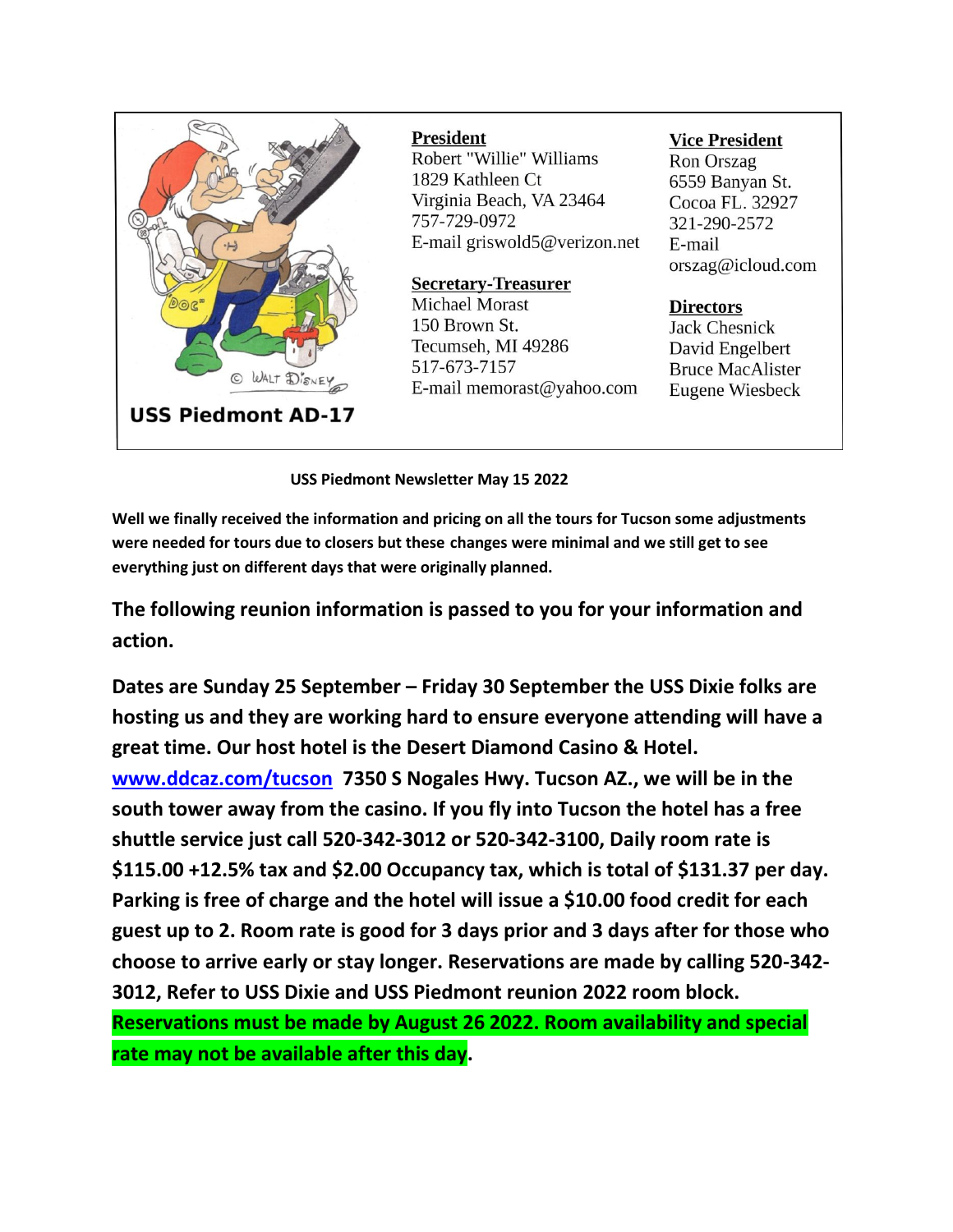Sunday, 25 September: arrive and check-in at 3 PM on the 4th floor. The Hospitality room will be open for drinks and snacks on the South Tower, away from the Casino! We can bring our own food and drinks (soda, beer, wine, etc.) into the hotel; drinks only on the 4th floor!

Tucson, AZ - Dixie Class Reunion Bus Tours: Monday, Day 1, there are 2 different tours to choose from: Titan Missile Museum or the Mission San Xavier del Bac with the City of Tubac. Please review your choices! Monday, Day 1: Titan Missile Museum (www.titanmissilemuseum.org) See the last of 54 Titan II missile sites, visitors receive a rare look at the technology used by the United States to deter nuclear war! Docent tours: (1) hour guided tours; no elevators, 55 steps We will have different times going to the Titan Museum throughout the day depending on interests. Museum cost \$15 Shuttle Cost: \$5 cash to Driver First shuttle is listed below and will accommodate 20: Shuttle loading time: 9 AM, Departing 9:15 AM, Arriving 9:45 AM Shuttle loading time: 10:15 AM, Departing 10:30 AM, Arriving 11:15 AM Shuttle loading time: 12:00 PM, Departing 12:15 PM, Arriving 12:45 PM Shuttle loading time: 1:15 PM, Departing 1:30 PM, Arriving 2:15 PM

The Mission San Xavier del Bac and City of Tubac is a joint tour! Monday, Day 1: Mission San Xavier del Bac (www.sanxaviermission.org) Often referred to as 'The White Dove of the Desert' Docent tours; (1) hour guided tours; donations accepted Monday, Day 1: City of Tubac, Arizona (www.tubacaz.com) After the Mission San Xavier del Bac tours, the busses will depart for Tubac. Tubac, the Historic destination, Centers of the Arts & Cultures, Tubac Presidio State Historic Park; Tumacacori National Historical Park; Art Shopping & Various Dining options (Lunch on Your Own). Bus loading time: 8:30 AM, Departing 8:45 AM, Arriving 9 AM at the Mission then the tour, the depart for Tubac: 10:15 AM Bus loading time Tubac: 3:45 PM, Departing 4 PM, Arriving Hotel: 4:45 PM Bus Cost: \$30

Tuesday, Day 2: Pima Air & Space Museum (www.pimaair.org) There are over 350 Aircraft - 6 Hangars, over 80 acres Lunch on own: Box Lunch Sandwiches are available and must be pre-ordered! Sandwich selections: Turkey Club, Ham & Swiss, Homestyle Chicken Salad or Vegetarian; includes chips and an iced tea, bottle water or a fountain drink. Lunch needs to be ordered when registering for the reunion!! Shuttle loading time: 8:30 AM, Arriving 9 AM; Return time: 3–3:30 PM Shuttles will do round trips, picking up from the hotel and returning every 30 minutes! Museum Cost: \$19; Shuttle Cost: \$5 cash to Driver

Wednesday, Day 3 there is two different tours to choose from: Arizona-Sonoran Desert Museum or Tombstone, Arizona. Please review your choices! Wednesday, Day 3: Arizona-Sonoran Desert Museum (www.desertmuseum.org) Nestled within the lushest desert on Earth, explore the Sonoran Desert world; Zoo, Botanical Garden, Aquarium, Natural History Museum, Art Gallery and more. Lunch on own: Box Lunches are available and need to be preordered when registering for the reunion (Sandwich & Salad selections w/chocolate chip cookie, whole fruit or Kettle chips & Pepsi: Selections: Grilled Vegetable & Pepper jack on Baguette, Italian-Style Grinder on Baguette, Southwest Chopped Salad (w/w/out Chicken), Egg Salad Sandwich, Turkey or Ham w/Swiss Cheese Sandwich, Cilantro Pesto Tuna Salad Sandwich. Shuttle loading time: 7:45 AM, Departing: 8AM; Arriving at Museum 8:30-8:45 Return time: 2:30-3 PM Shuttles will do round trips, picking up from the hotel and returning every 45 minutes! Museum Cost: \$19; Shuttle Cost: \$5 cash to Driver Wednesday, Day 3: or Tombstone, Arizona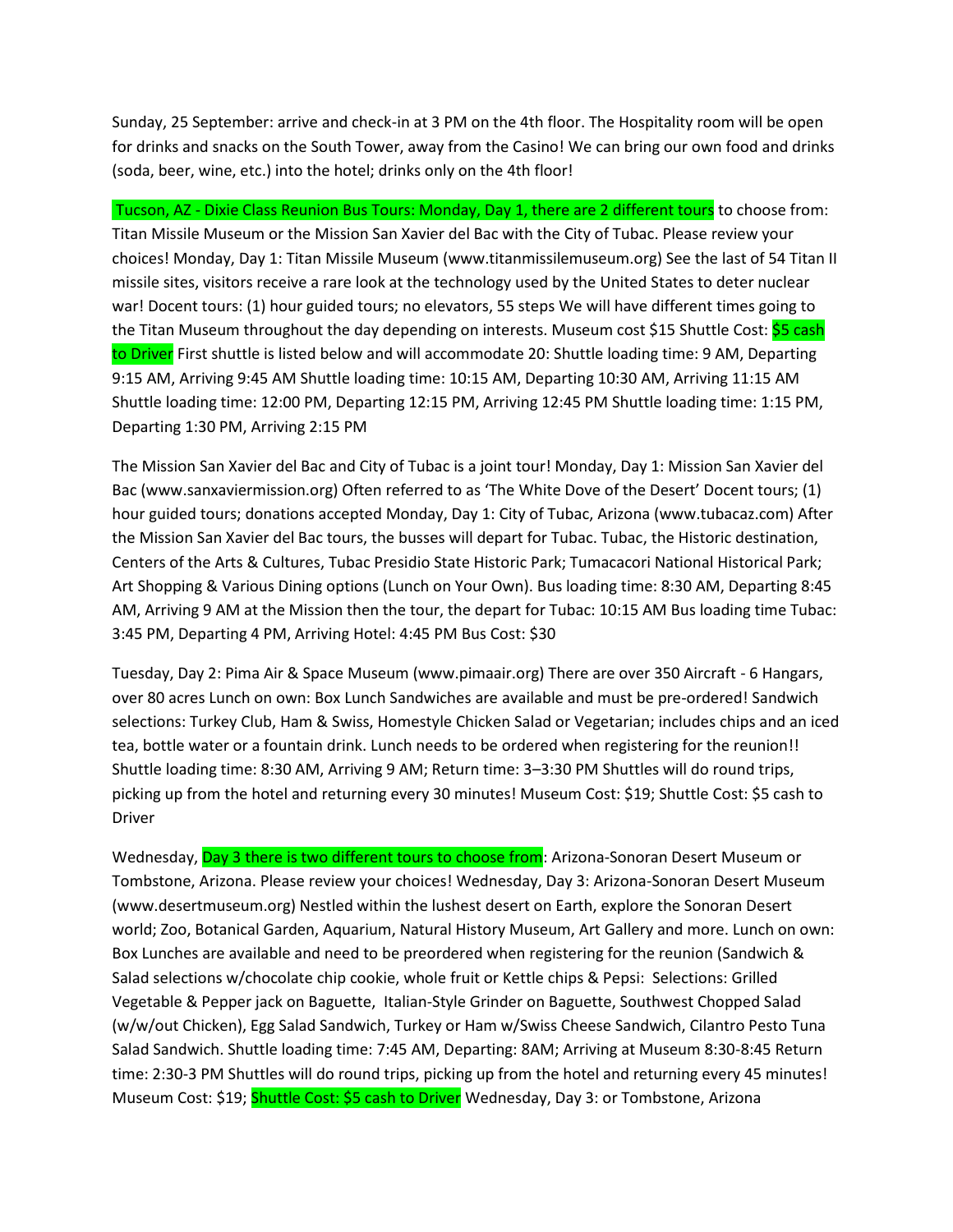(https://discovertombstone.com) You can choose from a variety of museums to peruse, visit the original silver mine under the streets of Tombstone, enjoy the sway of a stagecoach as it meanders through the historic district, hop a trolley towards Boot Hill, seek out the "other side" with paranormal experiences or be entertained with legendary stories retold through action and reaction of the Colt .45! There are various tours (over 12) you can sign up for when you arrive. Lunch on your own. Pick up time: 8:30 AM, Return time: 4:30-5 PM Bus Cost: \$35

Thursday, Day 4: Piedmont Business meeting in the morning. Afternoon is open for you! Evening is our Banquet and here are the choices: Three-Course Plated Dinner includes: Salad, Entrée and Dessert (Cheesecake), Baked Rolls and Butter, Seasonal Vegetables, Iced Tea, Regular and Decaffeinated Coffee. Spinach Salad: Baby Spinach, Strawberry, Almonds, Red Onions, Croutons & Assorted Dressings Dinner choice # 1, \$33: Old Pueblo Chicken (8 oz) – Grilled Cilantro Lime Marinated Chicken Breast with Roasted Green Chilies, and Melted cheese with Ancho Crema, Spanish Arrozo Con Elote and Seasonal Vegetables Dinner choice # 2, \$35: Herb Roasted Salmon (8 oz) – Butter Braised Brussel Sprouts, Baby Carrots, Mashed Potatoes Served with Lemon-Wine Butter Sauce.

Other options if time permits: USS Arizona Mall Memorial at the University of Arizona (www.ussarizonamallmemorial.org): Free admission; hours: 10AM-5PM. HF Coors: lead free dinnerware, made in Tucson! [\(www.HFCoors.com\)](http://www.hfcoors.com/)

#### No Deaths to report this Newsletter

**It happened again, A member sent a check to me made out in my name with no explanation for what the check was for, I looked him up on the roster and called the number listed but message stated that number was no longer in service. So I mailed the check back to the address I had listed requesting what check was for and that he please provide updated contact number. Reminder all funds should be mailed to the Sec/Trea. and checks made out to USS Piedmont reunion Assoc. So again I ask that contact information be kept updated which included address, and telephone number and E-mail.**

**Request your help. Jack Chesnick no longer can fulfill the responsibilities of a Director and I am requesting a member step forward and assume a Director position. In this position you will act as a sounding board and advisor to the President and other elected officers this will not be time consuming position but it is important in ensuring the smooth operation of the association. So if you are interested please send me a email or call me if you have questions.**

**I would at this time express my thanks and the association to Jack and Marge Chesnick, They were involved long before I was even part of the association. Jack held many offices and was instrumental in setting up memorial services for our deceased members and Marge was busy purchasing supplies for the hospitality room as well as setting it up and both helped with raffles and organizing the raffle tables. They were in no small part made many reunions very successful and made my job a lot easier allowing us to concentrate on others matters. So well done and thank you to both Jack and Marge.**